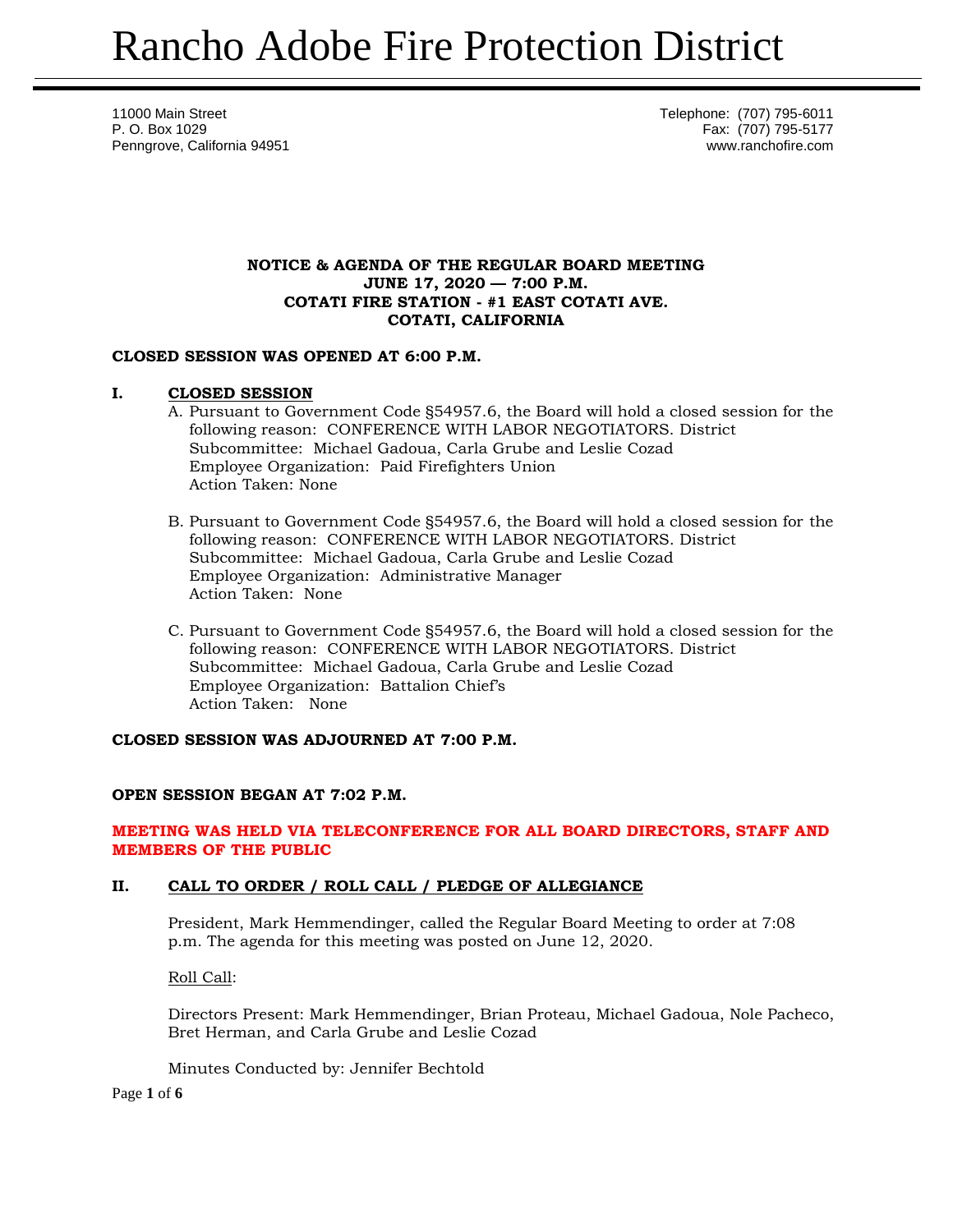#### **III. ORAL AND WRITTEN COMMUNICATIONS**

A. Citizen Business/Public Comments on Items not appearing on Agenda

There was no public comment.

B. Correspondence and/or Presentations

There was no correspondence.

## **IV. APPROVAL OF MINUTES**

A. Regular Meeting of May 20, 2020

Motion moved by Mr. Herman and seconded by Mr. Proteau. Motion Carried: Aye \_7\_ No \_0\_ Abstain \_0\_ Absent \_0\_

Roll Call:

Mr. Pacheco – aye Mrs. Cozad – aye Mr. Herman – aye Mr. Proteau – aye Mr. Hemmendinger – aye Mr. Gadoua – aye Mrs. Grube – aye

## **V. CONSENT CALENDAR**

A. Ratification of Claims and Journal Vouchers

Motion moved by Mr. Herman and seconded by Mr. Proteau. Motion Carried: Aye \_7\_ No \_0\_ Abstain \_0\_ Absent \_0\_

Roll Call:

Mr. Pacheco – aye Mrs. Cozad – aye Mr. Herman – aye Mr. Proteau – aye Mr. Hemmendinger – aye Mr. Gadoua – aye Mrs. Grube – aye

## **VI. ADMINISTRATIVE COMMUNICATIONS**

A. Chief's Report

Chief Thompson reported the following:

- 1.) We have had 155 calls in May and 83 of them were EMS. Safety protocols continue to be practiced for COVID-19.
- 2.) Zone 9 partners met and discussed MTZ challenges of the 101 and Lakeville fires.
- 3.) Rescue Equipment Replacement of rope rescue equipment due to age and upgrade additional equipment to current industry standard. Association is covering \$10,500 with an additional \$3000 from the District.

Page **2** of **6**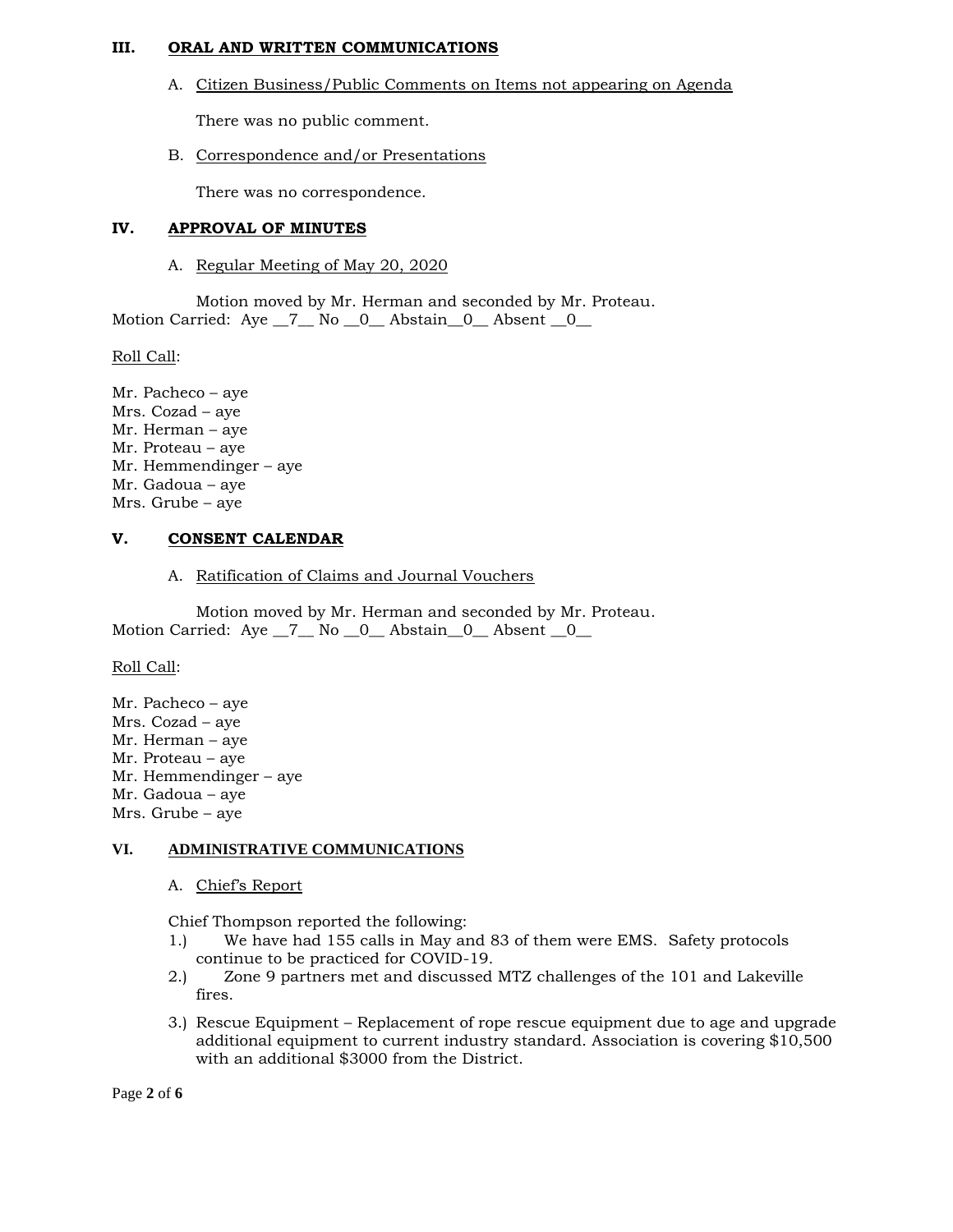- 4.) Wildland Refresher Training and task books have been issued. Once this is completed, Red Cards will be issued.
- 5.) 80 acres has been obtained for live fire training. PFD, Gold Ridge and RPDPS have participated in burning very light stubble. This terrain is good training for basic evolutions.
- 6.) BC Assessment: Meeting on Friday with Clancy Associates to discuss and finalize process. We are looking at the later part of July into August for the assessment date. Staff will put out a flier after this meeting and develop a timeline and availability. Many agencies have had to reschedule due to COVID-19.
- 7.) Station #3 Damage During recent fires, a Sebastopol engine was moved up to cover the Liberty station and when they were backing in, minor damage was caused to the station. We are working on finding the replacement sheet metal components and the cost will be forwarded to Sebastopol.
- 8.) Vegetation management: We began inspections on 6/1 and have completed several dozen. Will continue to make this a priority.
- 9.) The ring-down system from Precision Wireless has been installed in stations 2 and 3 this month, duplicating the one at Station 1. This is a major improvement in nighttime alerting and so far, it has been working well. Capt. Torres headed this project and will construct some add-ons to enhance the systems, such as lighting.
- 10.) Two candidates (Kaiser, Nethaway) have completed the pre-hire process as a part-time firefighter. One is still in process.
- 11.) We have secured property owner permissions to improve two more emergency access roads on Sonoma Mountain and BC Weihman will begin work in the next month using duty crews and/or volunteers. There may be some expenses paid by our prevention grant for gates and locks.

Mr. Hemmendinger mentioned that Sonoma County offers us a certain amount of reimbursement for vegetation management and he wants to ensure that we will take full advantage of that money. Chief Thompson has made this clear to BC Weihman.

Mr. Pacheco asked if there was any increase in call volume to the COVID center at SSU. Chief Thompson said we did have a few calls there but not necessarily an increase in calls overall.

B. Director Reports

There were no Directors reports.

- C. Committee Reports
	- a. Finance/Budget

Mr. Hemmendinger noted that we appear to be on target and will carry over some funds to next year. There are some expenses still to put through this year but nothing major.

b. Negotiations

Mr. Gadoua said approved offers ready to go back to members soon.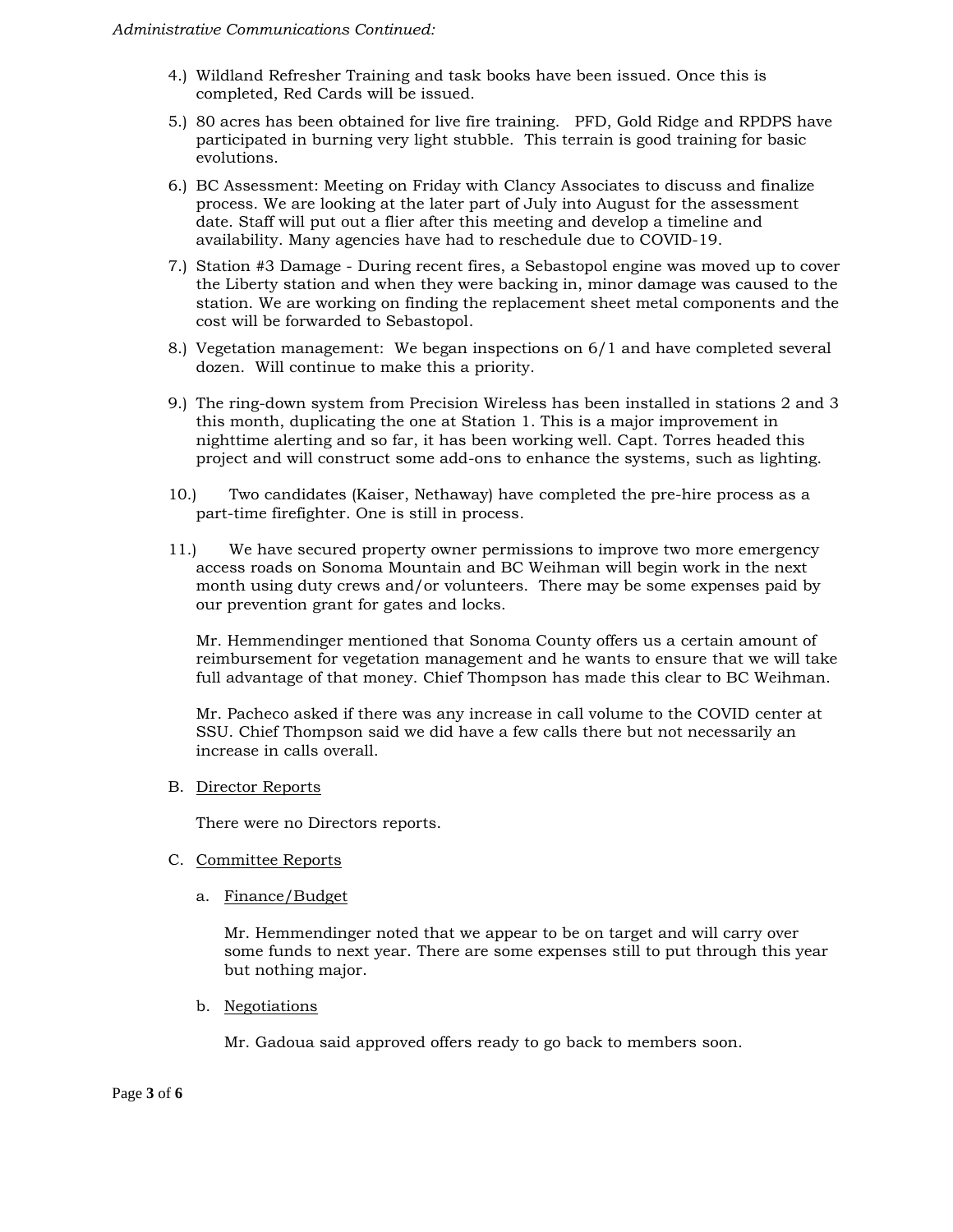#### *Administrative Communications Continued:*

c. Equipment

Mr. Pacheco commented that they have met with the committee and they have established roles. He has reviewed the chart with the recommended equipment but they have not moved forward with anything yet. BC Wandel will put a date together for the next meeting and discussion on equipment to look at.

d. Legislative

Mr. Hemmendinger commented there is a new regulation for EMS providers being looked at (regulation 13) and there seems to be some type of power play on who can provide EMS services in the future. The letter from the SCFDA is protesting this measure and Mr. Hemmendinger also requested the President of the SCFDA share this information with Senator's Dodd and Thompson. Comments on this item will be allowed into July.

e. Chief's Evaluation

No report filed.

f. Long Range Planning

No report filed.

D. Firefighters' Association Report

4th of July and Pancake Breakfast have been postponed.

E. Firefighter's Union Report

No report filed.

#### **VII**. **UNFINISHED BUSINESS**

A. Discussion and Direction on Crown Castle Lease Extension Offers

Mr. Proteau commented that we received an offer from Crown Castle for \$75K to extend the lease 99 years at the Penngrove station. He feels this offer is still too low for 99 years. Mr. Proteau is requesting further discussions of what their future plans are for the site and if they plan to bring in more carriers. Mr. Hemmendinger feels that offer should be doubled, especially if they plan to add more carriers. The Board concurred. Mr. Herman would like to set up a call with Susan at Crown Castle and Mr. Proteau to see what they have planned. There was no further communication on the buyout for station 3.

## B. Review of District Events (See List of Events in Board Packets) and Exposure to Claims

Mr. Hemmendinger noted that he spoke to Kim Hanson from Javamore recently and the Social Fireman have considered holding the parade over Labor Day if that is allowed. He offered that we might want to consider holding the pancake breakfast that weekend as well. Captain Bernal said he doubts anything will change by then by logistically we can make this happen.

The Board reviewed each of the events for the coming fiscal year. Mr. Hemmendinger would like to have the Penngrove Hall contract reviewed by him and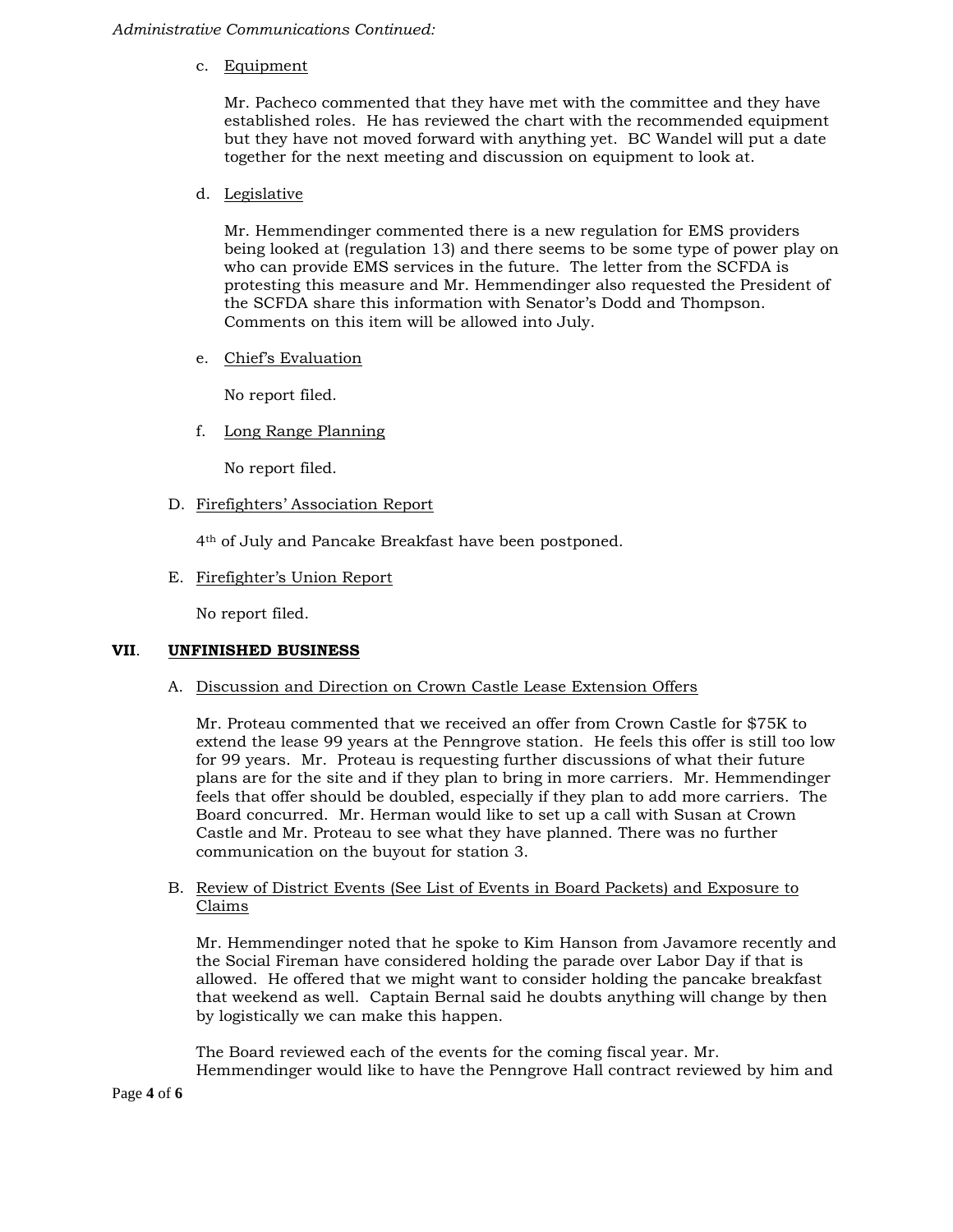*Unfinished Business Continued:*

Mrs. Cozad.

Motion moved to accept list of events for FY 20/21 with possible amendments by Mr. Proteau and seconded by Mr. Pacheco.

Motion Carried: Aye \_7\_\_ No \_0\_\_ Abstain \_0\_\_ Absent \_0\_\_

Roll Call:

Mr. Pacheco – aye Mrs. Cozad – aye Mr. Herman – aye Mr. Proteau – aye Mr. Hemmendinger – aye Mr. Gadoua – aye Mrs. Grube – aye

> C. Discussion and Action on Unpaid Parcel Taxes for FY 2019/2020 *(Staff Report by Jennifer Bechtold)*

Mrs. Bechtold commented that letters have been sent to all 49-property owners requesting payment for the FY 19/20 parcel tax. She will inquire with the County if any payments have been received yet.

## **Public Hearing was opened at 7:32 p.m.**

## **VIII. PUBLIC HEARING**

A. Presentation and Discussion on Preliminary Budget FY 2020/2021 (2nd *Reading)*

Mr. Hemmendinger noted the preliminary budget remains mostly unchanged from last month. We still have a deficit of \$113K. We have budgeted a 1% increase to the parcel tax and a 3% increase in property taxes. We have attempted to contact Erick Roeser at the County and find out where things stand but we have not heard back.

#### **Public Hearing was adjourned at 7:36 p.m.**

#### **IX**. **NEW BUSINESS**

## A. Discussion on Future Formation of Capital Asset Committee

Mr. Hemmendinger noted that we proposed putting together a committee to review and discuss capital improvements to stations. The committee will consist of two Board members, a Union member and BC, which should be BC Wandel. Mr. Proteau volunteered his time for this committee. Captain Bernal stated that many staff who don't know how to work with contracts or go through the bidding process, so this is a great opportunity to learn. Mr. Herman volunteered his time as well. A union member will be assigned soon and Mrs. Bechtold will also join.

B. Resolution R-6: Approving Preliminary Budget for FY 2020/2021

There were no further comments on the preliminary budget.

Motion moved by Mr. Proteau and seconded by Mr. Herman. Motion Carried: Aye 7 No 0 Abstain 0 Absent 0